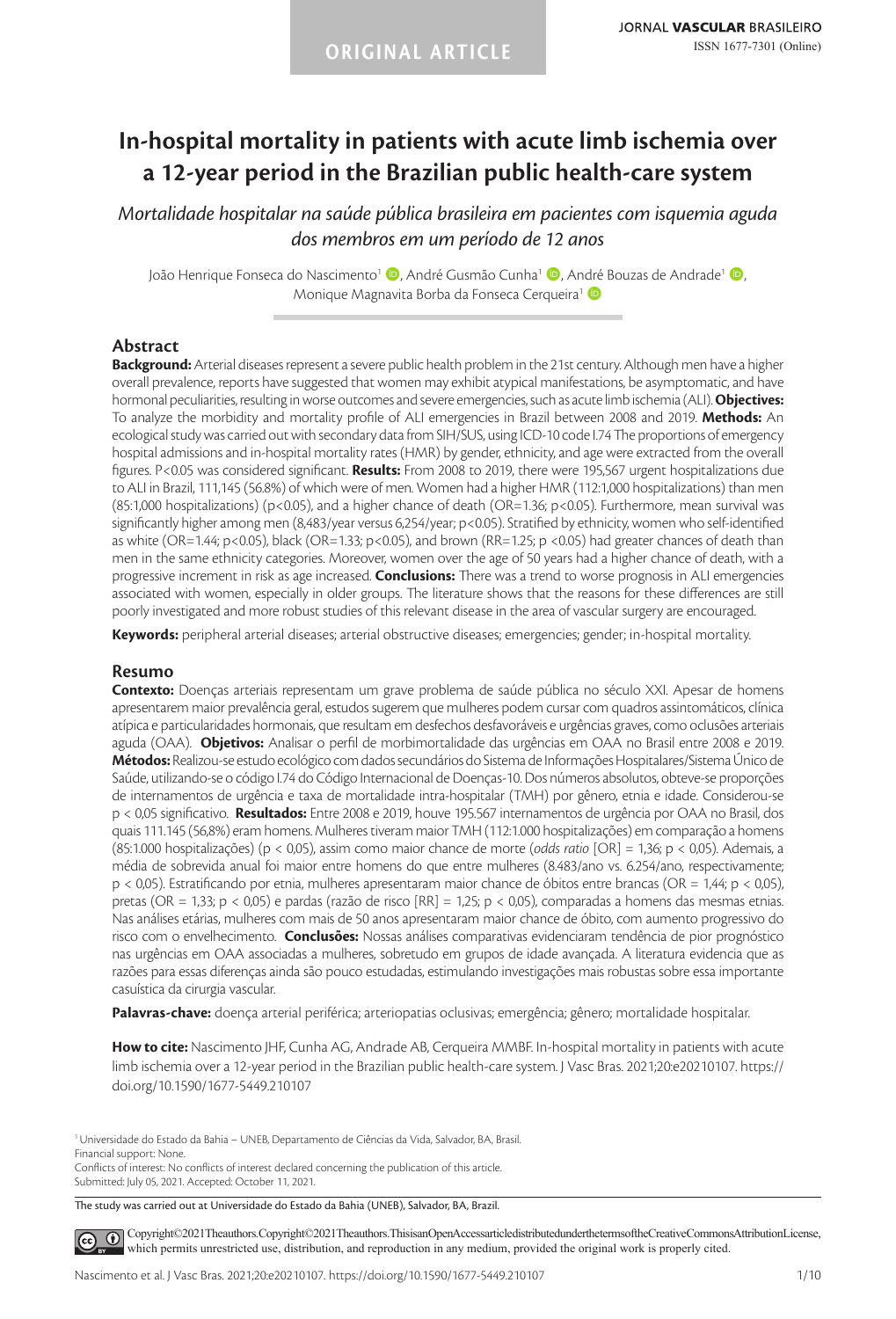#### **INTRODUCTION**

Acute limb ischemia (ALI) represents one of the most common emergencies in vascular surgery, with incidence of approximately 1.5 per 10,000 persons per year.<sup>1,2</sup> It is characterized by a sudden decrease in arterial perfusion of the limb, with a potential threat to the survival of the affected extremity, requiring urgent evaluation and management.3-5 ALI figures as a clinical emergency with eventual life-threatening outcomes and two of the most common etiologies are arterial embolism and *in situ* thrombosis of an atherosclerotic artery.5-7

Clinical events that cause ALI include embolism, acute thrombosis, dissection, or trauma.<sup>1,2</sup> Acute thrombosis of an artery occurs most frequently at the site of an atherosclerotic plaque due to peripheral arterial disease (PAD), which is the designation of preference for partial or complete occlusions of the abdominal aorta or limb arteries.<sup>1-5</sup>

Historically, men were believed to have higher overall prevalence of cardiovascular diseases compared to women.8 However, recent studies have been assessing gender-differences for several arterial disorders and new premises have been posing female sex as an important risk factor for worse outcomes.2,3,9,10 Nonetheless, there is a lack of studies assessing gender and peripheral arterial obstruction emergencies in Brazil. Besides, there is concern about the relevant association between female sex hormones, the susceptibility to arterial diseases, and the differences in the periods of peaks and nadir of hormone levels during a lifetime, such as menacme and menopause.<sup>11,12</sup> The mean age for menopause in Brazil is 51.2 years<sup>13</sup> and postmenopausal women are at greater risk of PAD and ALI.<sup>11</sup>

Therefore, given the public health relevance of atherosclerotic arteriopathy and the scarcity of studies comparing sex-related outcomes and peripheral arterial disease in Brazil, this study aimed to evaluate gender disparities in hospital morbidity and mortality in emergency admissions for arterial thromboses and embolisms in the country's Unified Health System (*Sistema Único de Saúde* – SUS).

## **METHODS**

This population-based, retrospective, and observational study, carried out with secondary data from a government database, evaluated gender as a specific risk factor for in-hospital morbidity and mortality related to emergencies due to arterial thromboses and embolisms in Brazil. The Unified Health System Department of Informatics (*Departamento de Informática do Sistema Único de Saúde* – DATASUS) is a publicly available and online platform, managed by the Ministry of Health (available for online access at http://tabnet.datasus.gov.br/cgi/deftohtm.exe?sih/cnv/ nruf.def). Approval by a Research Ethics Committee is considered unnecessary because the secondary data employed were obtained from a public domain online database, without identification of patients, as stated by the National Commission of Research Ethics in Brazil (available at http://conselho.saude. gov.br/web\_comissoes/conep/index.html).

The data were collected through the Hospital Information Systems (*Sistema de Informação Hospitalares em Morbidade Hospitalar* – SIH) from DATASUS, which gathers most of the information regarding hospital admission authorization forms, length of stay, diseases, and patient outcomes. The DATASUS platform defines *hospital admission* for an inpatient as remaining in hospital for more than 24 hours, thus outpatient contacts were not included in the analyses. All patient information was stratified geographically by place of residence.

Data were collected based on the International Disease Classification (10th Revision – ICD-10), using the I.74 code, recorded on DATASUS as "Arterial Thromboses and Embolisms" (ATE), for peripheral arteries. Therefore, events coded as ischemic stroke or myocardial infarction were not included. The period of study spanned from January 2008 to December 2019. To perform this investigation, we analyzed the following variables: gender, self-reported ethnicity (white, black, brown, or indigenous Brazilians), age (divided into and analyzed in five-year age groups), the total number of hospital admissions and the number of admissions by gender, the total number of in-hospital deaths and the in-hospital mortality rate, and the average length of stay. All searches run on the DATASUS' database were restricted to urgent hospital admissions only.

The normality of the distribution of variables was assessed using the Shapiro-Wilk test and Q-Q plots. In addition to testing the normality of the distribution, the homogeneity of the groups was assessed with Levene's Test for Equality of Variances. Descriptive statistics such as mean, standard deviation (SD), median, and interquartile range (IQR: Q1-Q3), in addition to odds ratio (OR) and confidence interval (CI), were used to describe counts and proportions in the data.

Fisher's exact test and the chi-square test with Yates' continuity correction were used to compare proportions between two groups. Depending on the normality of the distribution of variables, the Mann-Whitney U test or Student's *t* test for independent samples were also used when appropriate to compare differences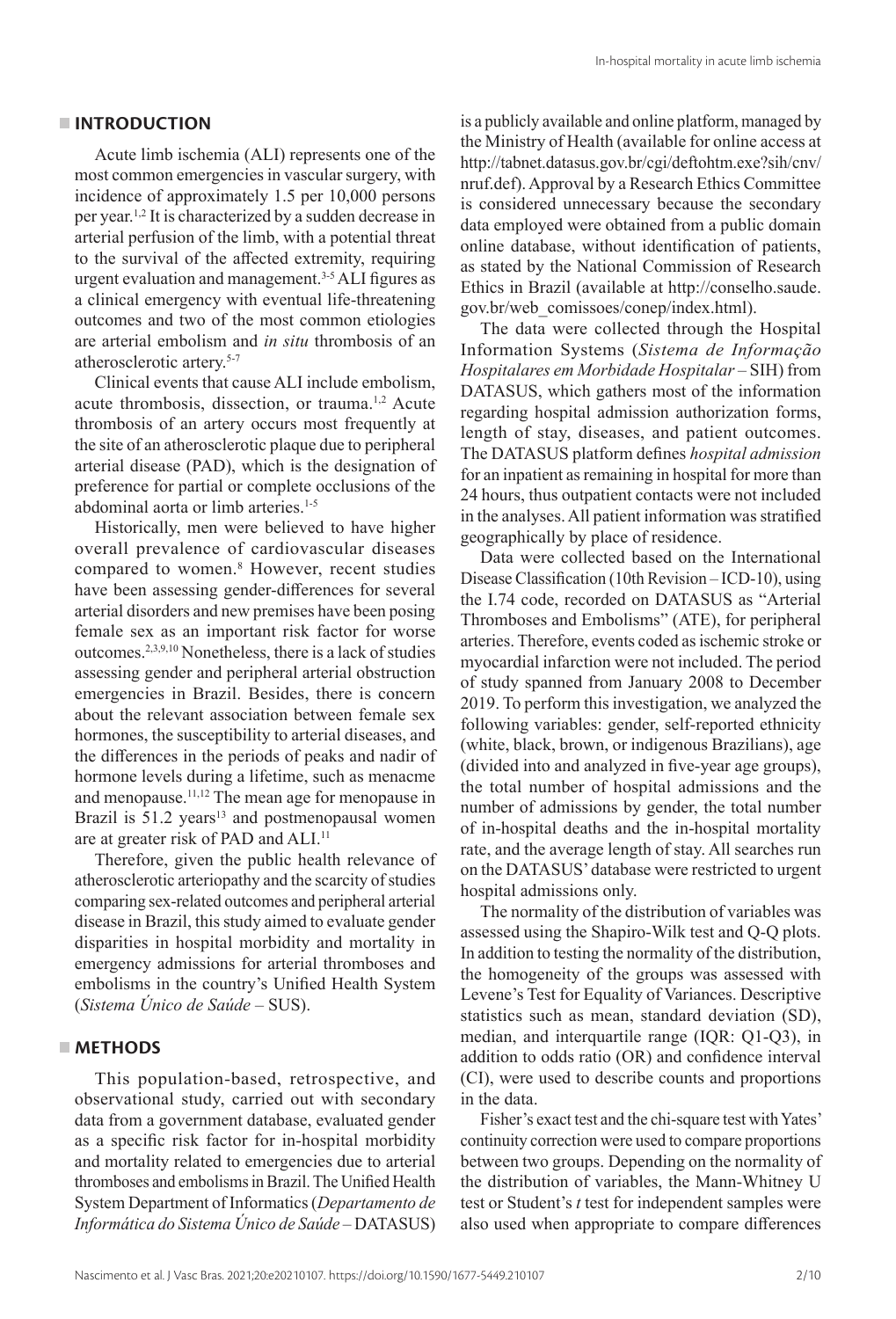between groups. Adjusted r<sup>2</sup> values were obtained using linear regression to evaluate the variation of trends. P<0.05 results were considered significant.

The statistical analysis was conducted using BioEstat (*Instituto de Desenvolvimento Sustentável Mamirauá*, v. 5.3) and R software (RStudio, Inc. - R foundation for statistical computing, v. 4.0.3).

### **RESULTS**

There were 195,567 urgent hospital admissions due to ATE from 2008 to 2019, with an average of 16,297 cases/year (SD=2,273.16) (Table 1). Men accounted for 111,145 (56.8%) hospitalizations, with a mean of 9,262 cases/year (SD=1,292.14), whereas women totaled 84,422 (43.2%) admissions, with a mean of 7,035 cases/year (SD=984.45) (p<0.05) (Table 1; Figure 1). The average male/female ratio was 1.3/1. The mean age was  $64.5$  years  $(SD=16.1)$  for males and 65.5 years (SD=16.6) for females, but the peak age at hospital admission ranged from 65 to 69 years among men and 80 or more among women (Figure 2). The overall number of hospitalizations exhibited a rising trend over the years 2008 to 2019 ( $r^2$ =0.9584), also observed in both males ( $r^2=0.9554$ ) and females  $(r^2=0.959)$ , with average annual growth rates of 3.8%  $(SD=0.04)$  and  $3.6\%$   $(SD=0.04)$ , respectively. There was no difference in the length of stay between men and women  $(8.7$  days versus  $8.6$  days;  $p=0.95$ )

Eighteen thousand seven hundred and twenty-one deaths (n=18,721) were associated with emergency admissions for ATE in the studied period. Women accounted for 9,376 (50.1%) deaths, with an average



Figure 1. Total number of hospital admissions per year in 195,567 urgent hospitalizations due to (I.74) Arterial Thromboses and Embolisms in the Unified Health System in Brazil, by gender (2008-2019).



Figure 2. Age distribution of the total number of hospital admissions in 195,567 urgent hospitalizations due to (I.74) Arterial Thromboses and Embolisms in the Unified Health System in Brazil, by gender (2008-2019) (y. o.: years old).

Table 1. Number of hospital admissions and in-hospital deaths in 195,567 urgent hospitalizations due to (I.74) Arterial Thromboses and Embolisms in the Unified Health System in Brazil, by gender (2008-2019).

|                 |                | <b>HOSPITAL ADMISSIONS</b> |               | <b>IN-HOSPITAL DEATHS</b> |             |               |  |  |
|-----------------|----------------|----------------------------|---------------|---------------------------|-------------|---------------|--|--|
|                 | <b>OVERALL</b> | <b>MALE</b>                | <b>FEMALE</b> | <b>OVERALL</b>            | <b>MALE</b> | <b>FEMALE</b> |  |  |
| 2008            | 12,633         | 7.070                      | 5,563         | 1,231                     | 607         | 624           |  |  |
| 2009            | 13,390         | 7,688                      | 5,702         | 1,301                     | 655         | 646           |  |  |
| 2010            | 13.985         | 7,959                      | 6,026         | 1.447                     | 724         | 723           |  |  |
| 2011            | 14,716         | 8,373                      | 6,343         | 1,479                     | 787         | 692           |  |  |
| 2012            | 15,274         | 8,679                      | 6,595         | 1,550                     | 785         | 765           |  |  |
| 2013            | 15,894         | 9,004                      | 6,890         | 1,658                     | 822         | 836           |  |  |
| 2014            | 16,511         | 9,419                      | 7,092         | 1,613                     | 803         | 810           |  |  |
| 2015            | 17,593         | 9,997                      | 7,596         | 1,725                     | 873         | 852           |  |  |
| 2016            | 18.045         | 10,383                     | 7.662         | 1,697                     | 830         | 867           |  |  |
| 2017            | 18,649         | 10,610                     | 8,039         | 1,620                     | 809         | 811           |  |  |
| 2018            | 20,155         | 11,373                     | 8,782         | 1,737                     | 844         | 893           |  |  |
| 2019            | 18,722         | 10,590                     | 8,132         | 1,663                     | 806         | 857           |  |  |
| <b>TOTAL</b>    | 195,567        | 111,145                    | 84,422        | 18,721                    | 9,345       | 9,376         |  |  |
| <b>MEAN</b>     | 16,297         | 9,262                      | 7,035         | 1,560                     | 779         | 781           |  |  |
| SD              | 2,273.1        | 1,292.1                    | 984.4         | 157.7                     | 75.1        | 86.5          |  |  |
| <b>MEDIAN</b>   | 16,203         | 9,212                      | 6,991         | 1,617                     | 805         | 811           |  |  |
| IQR(Q1)         | 14,533.3       | 8,269.5                    | 6,263.8       | 1,471.0                   | 769.8       | 715.3         |  |  |
| <b>IQR (Q3)</b> | 18,196.0       | 10,434.8                   | 7,756.3       | 1,671.5                   | 824.0       | 853.3         |  |  |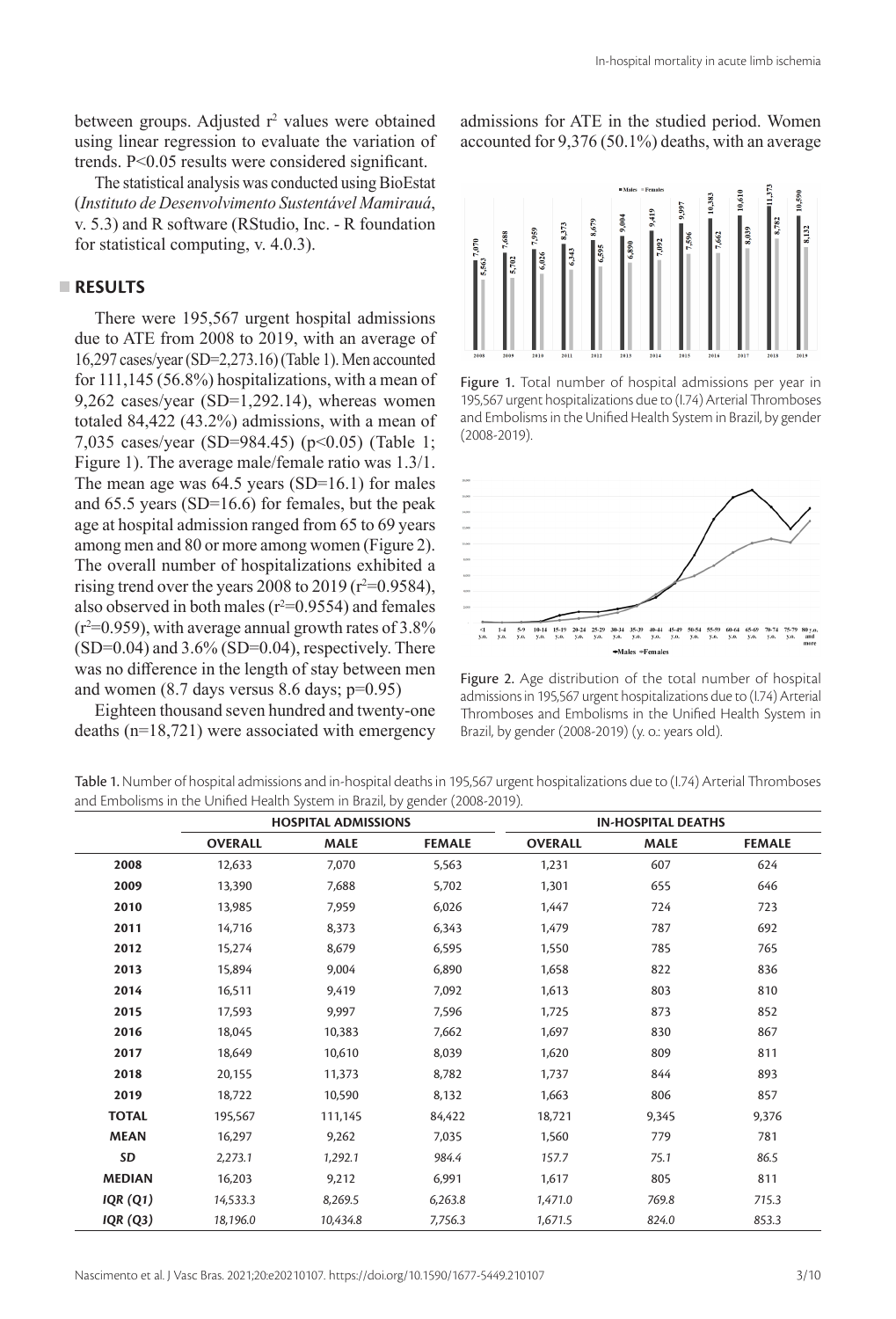of 781 fatalities/year (SD=86.57), and men totaled 9,345 (49.9%) deaths, with an average of 779 fatalities/ year (SD=75.17) (Table 1; Figure 3). The average female in-hospital mortality rate (112 deaths per 1,000 cases) was significantly higher than the average male rate  $(85$  deaths per 1,000 cases) (p<0.05) (Figure 4). Moreover, women exhibited a higher risk of death compared to men (OR=1.36; 95%CI=1.32-1.4; p<0.05). Despite these results, overall in-hospital survival exhibited a rising trend from 2008 to 2019 ( $r^2$ =0.9576), with mean growth of 3.9%/year for males (SD=0.04) and 3.7%/ year for females (SD=0.04), yet the annual average of surviving patients was significantly higher among men when compared to women (8,483/year versus 6,254/year; p<0.05).

Figure 3. Total number of in-hospital deaths per year in 195,567 urgent hospitalizations due to (I.74) Arterial Thromboses and Embolisms in the Unified Health System in Brazil, by gender (2008-2019).

Data from 2008-2019 regarding ethnicity demonstrated that whites were the most prevalent ethnic group, with a total of 86,966 hospital admissions (males=57.8% and females=42.2%), followed by browns  $(n=47,120 \text{ cases}; \text{males}=56.2\% \text{ and females}=43.8\%).$ blacks ( $n=8,357$  cases; males=55.4% and females=44.6%), and indigenous Brazilians (n=94 cases; males=55.3% and females=44.7%), as seen in Table 2. Whites also accounted for the highest number of fatalities  $(n=8,067$  deaths; males=49.6% and females=50.4%), followed by browns (n=4,326 deaths; males=50.9% and females=49.1%), blacks ( $n=656$  deaths; males=48.8% and females=51.2%), and indigenous Brazilians  $(n=13$  deaths; males=61.5% and females=38.5%) (Table 2). Self-declared black ethnicity was associated



Figure 4. Annual in-hospital mortality rates (per 1,000 patients) in 195,567 urgent hospitalizations due to (I.74) Arterial Thromboses and Embolisms in the Unified Health System in Brazil, by gender (2008-2019).

| Table 2. Number of hospital admissions and in-hospital deaths in 195,567 urgent hospitalizations due to (1.74) Arterial Thromboses |
|------------------------------------------------------------------------------------------------------------------------------------|
| and Embolisms in the Unified Health System in Brazil, by gender and ethnicity (2008-2019).                                         |

|                 | <b>HOSPITAL ADMISSIONS</b> |              |         |              |       |              |                | <b>IN-HOSPITAL DEATHS</b>              |              |       |              |       |              |      |                |                                        |
|-----------------|----------------------------|--------------|---------|--------------|-------|--------------|----------------|----------------------------------------|--------------|-------|--------------|-------|--------------|------|----------------|----------------------------------------|
|                 |                            | <b>WHITE</b> |         | <b>BROWN</b> |       | <b>BLACK</b> |                | <b>INDIGENOUS</b><br><b>BRAZILIANS</b> | <b>WHITE</b> |       | <b>BROWN</b> |       | <b>BLACK</b> |      |                | <b>INDIGENOUS</b><br><b>BRAZILIANS</b> |
|                 | M                          | F            | M       | F            | M     | F            | M              | F                                      | M            | F     | M            | F     | M            | F    | M              | F                                      |
| 2008            | 3.473                      | 2.766        | 1.056   | 809          | 274   | 205          | 8              | 6                                      | 247          | 276   | 97           | 82    | 22           | 15   | 3              | $\mathbf{1}$                           |
| 2009            | 3.619                      | 2.607        | 1.308   | 1.026        | 332   | 267          | 14             | 12                                     | 302          | 292   | 116          | 88    | 23           | 26   | 3              | 1                                      |
| 2010            | 3,746                      | 2,814        | 1.347   | 1,040        | 286   | 247          | 9              | 8                                      | 313          | 301   | 122          | 135   | 22           | 23   | $\overline{2}$ | $\mathbf{1}$                           |
| 2011            | 3.962                      | 2.965        | 1.422   | 1.140        | 355   | 263          | $\overline{2}$ | $\Omega$                               | 336          | 304   | 133          | 104   | 17           | 28   | $\mathbf 0$    | $\mathbf 0$                            |
| 2012            | 3.749                      | 2.850        | 1.486   | 1.197        | 307   | 270          | 4              | 1                                      | 324          | 322   | 121          | 130   | 29           | 20   | $\mathbf 0$    | $\mathbf 0$                            |
| 2013            | 4,164                      | 3,029        | 1.987   | 1,569        | 366   | 272          | 3              | $\mathbf 0$                            | 351          | 355   | 174          | 165   | 36           | 31   | $\mathbf 0$    | $\mathbf 0$                            |
| 2014            | 4.276                      | 2.990        | 2.268   | 1.815        | 373   | 326          | 4              | 2                                      | 351          | 341   | 203          | 207   | 31           | 30   | $\mathbf 0$    | $\mathbf{1}$                           |
| 2015            | 4.505                      | 3,255        | 2.682   | 2,015        | 424   | 339          | 1              | 4                                      | 356          | 382   | 246          | 207   | 26           | 32   | $\mathbf 0$    | $\mathbf{1}$                           |
| 2016            | 4,683                      | 3,327        | 2,888   | 2,157        | 500   | 366          | $\overline{2}$ | 3                                      | 354          | 385   | 233          | 240   | 32           | 33   | $\mathbf 0$    | $\mathbf 0$                            |
| 2017            | 4.560                      | 3,300        | 3,226   | 2,467        | 434   | 362          | $\overline{2}$ | $\mathbf 0$                            | 350          | 334   | 262          | 241   | 30           | 26   | $\mathbf 0$    | $\mathbf 0$                            |
| 2018            | 4.898                      | 3,512        | 3.391   | 2.673        | 480   | 394          | $\overline{2}$ | 2                                      | 365          | 382   | 244          | 240   | 23           | 34   | $\mathbf 0$    | $\mathbf 0$                            |
| 2019            | 4,977                      | 3,517        | 3.488   | 2,808        | 523   | 426          | 1              | 4                                      | 376          | 409   | 261          | 283   | 32           | 40   | $\mathbf 0$    | $\mathbf 0$                            |
| <b>TOTAL</b>    | 50.612                     | 36,932       | 26.549  | 20,716       | 4,654 | 3.737        | 52             | 42                                     | 4,025        | 4.083 | 2.212        | 2.122 | 323          | 338  | 8              | 5                                      |
| <b>MEAN</b>     | 4.218                      | 3.078        | 2.212   | 1.726        | 388   | 311          | 4              | 4                                      | 335          | 340   | 184          | 177   | 27           | 28   | 1              | $\Omega$                               |
| SD              | 490.10                     | 286.86       | 857.86  | 667.28       | 80.38 | 64.24        | 3.82           | 3.50                                   | 33.61        | 40.94 | 61.19        | 65.49 | 5.35         | 6.45 | 1.18           | 0.49                                   |
| <b>MEDIAN</b>   | 4,220                      | 3,010        | 2,128   | 1,692        | 370   | 299          | 3              | 3                                      | 351          | 338   | 189          | 186   | 28           | 29   | $\mathbf 0$    | $\mathbf 0$                            |
| <b>IQR (Q1)</b> | 3.748.3                    | 2.841.0      | 1,403.3 | 1.115.0      | 325.8 | 266.0        | 2.0            | 0.8                                    | 321.3        | 303.3 | 121.8        | 123.5 | 22.8         | 25.3 |                |                                        |
| <b>IQR (Q3)</b> | 4.590.8                    | 3.306.8      | 2.972.5 | 2.234.5      | 445.5 | 363.0        | 5.0            | 4.5                                    | 354.5        | 382.0 | 244.5        | 240.0 | 31.3         | 32.3 | 0.5            | 1.0                                    |

M: Males; F: Females.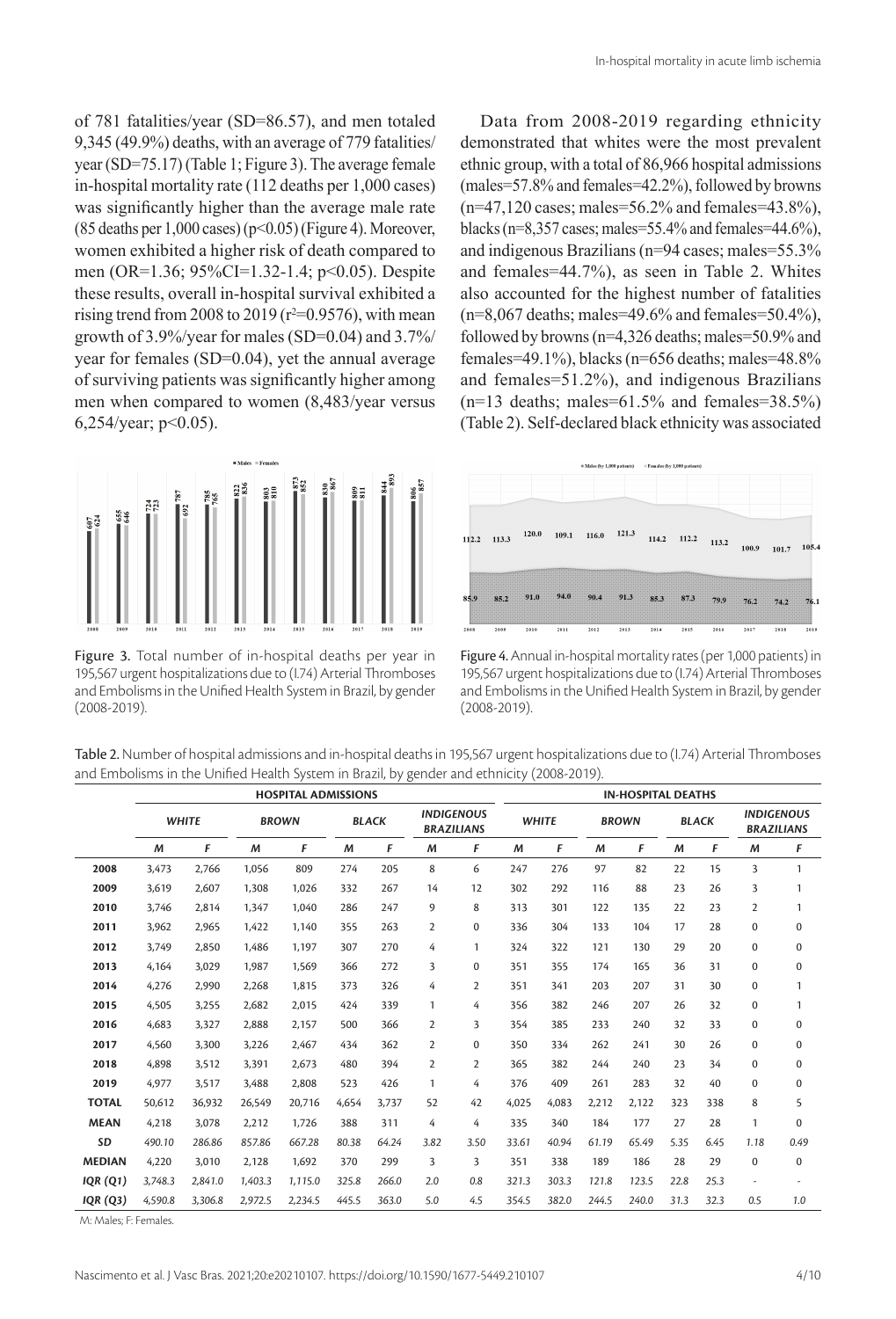with a protective effect in both males (OR=0.86; 95%CI=0.77-0.97; p<0.05) and females (OR=0.79; 95%CI=0.70-0.89;  $p<0.05$ ) when compared to the self-declared white ethnicity gender-matched groups (Table 3). Brown females were associated with a protective effect when compared to white females (OR=0.90; 95%CI=0.86-0.96; p<0.05). No association was observed among brown males or indigenous Brazilian males and females when compared to whites (Table 3). Compared to men, women exhibited a higher risk of death among whites (OR=1.44; 95%CI=1.4-1.5; p<0.05), blacks (OR=1.33; 95%CI=1.3-1.5; p<0.05), and browns (OR=1.25;  $95\%$ CI=1.2-1.3; p<0.05), as showed in Table 4. No association was observed among indigenous Brazilians (p=0.62).

The age of 50 years represented an important factor for worse outcomes in our analyses (Table 5). The majority of deaths occurred in patients over 50, in both men (total=8,641; 91.9% of all deaths in men; mean=720/year; SD=88.02) and women (total=8,823; 93.7% of all deaths in women; mean=735/year;  $SD = 98.90$ ). Being over 50 years of age imposed a significantly higher risk of death for both males (OR=2.08; 95%CI=1.9-2.2; p<0.05) and females (OR=3.54; 95%CI=3.2-3.8; p<0.05), while a protective effect was associated with ages under 45 (males: OR=0.51; 95%CI=0.46-0.56; p<0.05;

females: OR=0.31; 95%CI=0.28-0.34; p<0.05) and 40 (males: OR=0.55; 95%CI=0.49-0.61; p<0.05; females: OR=0.32; 95%CI=0.28-0.36; p<0.05) for both sexes.

Using the age cutoff of 50 years as a reference, it was observed that the effect of aging, by comparing with consecutive five-year age-matched groups, increased the risk of death for both sexes, yet the risk increment was more substantial in women, as seen in Table 6. Moreover, when comparing sexes and consecutive five-year age-matched groups, women persistently exhibited higher risk of death, as demonstrated in Table 7. Despite not attaining statistical significance, females in age groups between 40 and 50 years tended to be associated with a possible protective effect, even if only partially (Table 7).

# **DISCUSSION**

Peripheral arterial occlusive disease affects more than 200 million people worldwide and in Brazil ALI is responsible for more than 12,000 urgent hospitalizations every year.<sup>10,14,15</sup> In this regard, our analyses revealed a rising trend in overall number of hospital admissions on an emergency basis due to arterial occlusions ( $r^2=0.9584$ ; growth rate=3.7%/ year) and the results also showed an improvement

Table 3. Comparative analysis between ethnicity for odds ratio (OR) of death by sex in 195,567 urgent hospital admissions due to ATE from 2008 to 2019 in the Unified Health System in Brazil.

|                              |           | <b>FEMALES</b> |         |                          | <b>MALES</b>             |         |  |  |
|------------------------------|-----------|----------------|---------|--------------------------|--------------------------|---------|--|--|
|                              | <b>OR</b> | 95%CI          | p-value | <b>OR</b>                | 95%CI                    | p-value |  |  |
| Whites                       | $1.0*$    | ٠              |         | $1.0*$                   | $\overline{\phantom{a}}$ |         |  |  |
| <b>Blacks</b>                | 0.79      | $0.70 - 0.89$  | < 0.05  | 0.86                     | $0.77 - 0.97$            | <0.05   |  |  |
| <b>Browns</b>                | 0.90      | 0.86-0.96      | < 0.05  | ٠                        | ٠                        | N. S.   |  |  |
| <b>Indigenous Brazilians</b> | ۰         | ٠              | N. S.   | $\overline{\phantom{a}}$ | $\overline{\phantom{a}}$ | N. S.   |  |  |

\*Reference; N. S.: not significant.

| $\alpha$ and $\alpha$ is the figure to $\alpha$ and $\alpha$ is the confident field in $\alpha$ such that $\alpha$ is the $\alpha$ |        |             |         |  |  |  |  |  |
|------------------------------------------------------------------------------------------------------------------------------------|--------|-------------|---------|--|--|--|--|--|
|                                                                                                                                    | OR     | 95%Cl       | p-value |  |  |  |  |  |
| Whites                                                                                                                             |        |             |         |  |  |  |  |  |
| Male                                                                                                                               | $1.0*$ | ٠           |         |  |  |  |  |  |
| Female                                                                                                                             | 1.44   | $1.4 - 1.5$ | < 0.05  |  |  |  |  |  |
| <b>Blacks</b>                                                                                                                      |        |             |         |  |  |  |  |  |
| Male                                                                                                                               | $1.0*$ | ٠           |         |  |  |  |  |  |
| Female                                                                                                                             | 1.33   | $1.3 - 1.5$ | < 0.05  |  |  |  |  |  |
| <b>Browns</b>                                                                                                                      |        |             |         |  |  |  |  |  |
| Male                                                                                                                               | $1.0*$ | ٠           |         |  |  |  |  |  |
| Female                                                                                                                             | 1.25   | $1.2 - 1.3$ | < 0.05  |  |  |  |  |  |
| <b>Indigenous Brazilians</b>                                                                                                       |        |             |         |  |  |  |  |  |
| Male                                                                                                                               | $1.0*$ | ٠           |         |  |  |  |  |  |
| Female                                                                                                                             | ٠      | ٠           | N. S.   |  |  |  |  |  |

Table 4. Comparative analysis between genders for odds ratio (OR) of death by ethnicity in 195,567 urgent hospital admissions due to ATE from 2008 to 2019 in the Unified Health System in Brazil.

\*Reference; N. S.: not significant.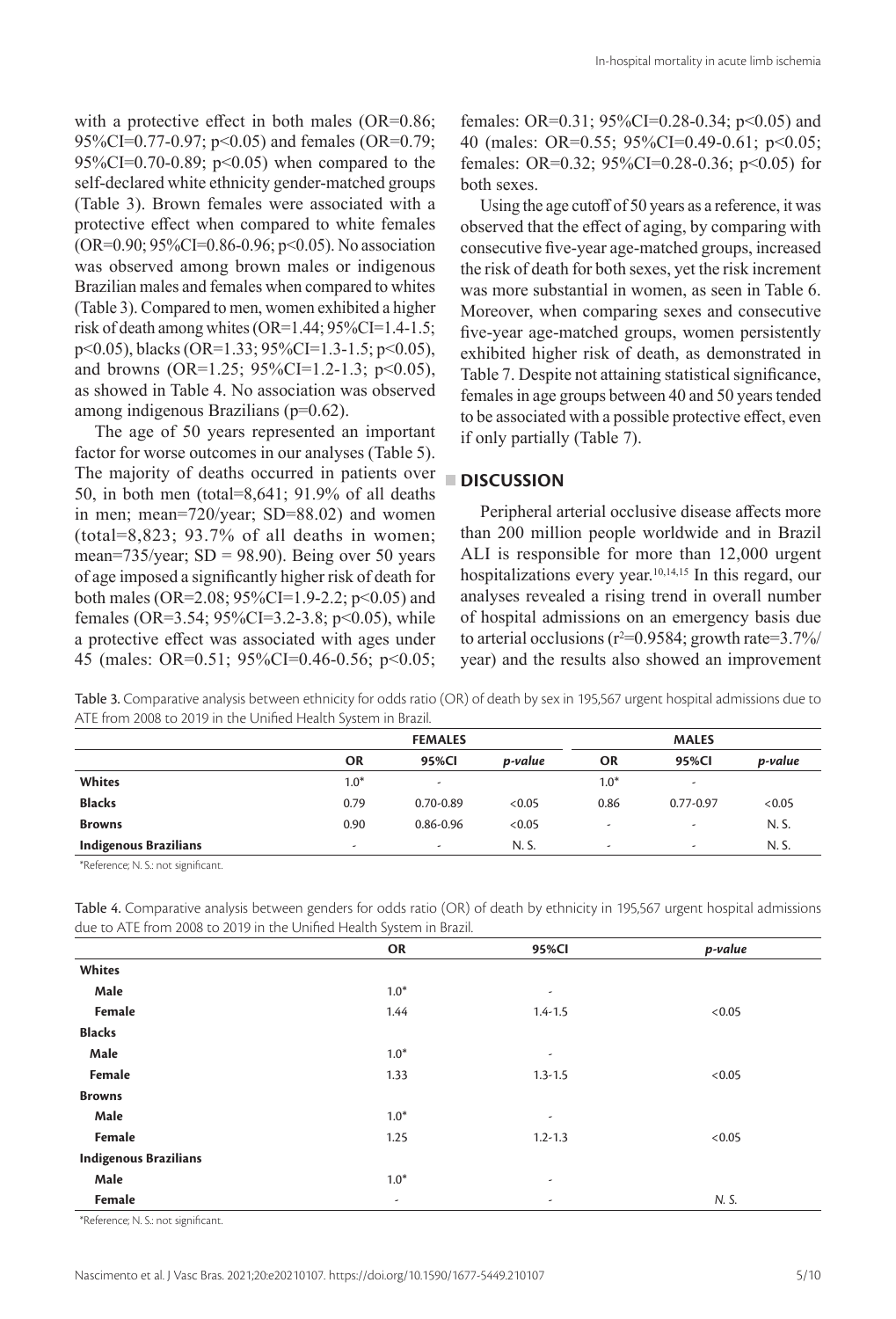| Table 5. Hospitalizations and in-hospital deaths in 195,567 urgent hospitalizations due to (1.74) Arterial Thromboses and Embolisms |  |
|-------------------------------------------------------------------------------------------------------------------------------------|--|
| in the Unified Health System in Brazil, by gender and age (2008-2019).                                                              |  |

|               |                                 |                                    | <b>MALE</b>                               |                                              | <b>FEMALE</b>                   |                                    |                                           |                                   |  |  |
|---------------|---------------------------------|------------------------------------|-------------------------------------------|----------------------------------------------|---------------------------------|------------------------------------|-------------------------------------------|-----------------------------------|--|--|
|               | <b>HOSPITAL ADMISSIONS</b>      |                                    |                                           | <b>IN-HOSPITAL DEATHS</b>                    | <b>HOSPITAL ADMISSIONS</b>      |                                    | <b>IN-HOSPITAL DEATHS</b>                 |                                   |  |  |
|               | <b>UNDER 50</b><br><b>YEARS</b> | OVER <sub>50</sub><br><b>YEARS</b> | <b>UNDER</b><br><b>50 YEARS</b><br>(HMR%) | OVER <sub>50</sub><br><b>YEARS</b><br>(HMR%) | <b>UNDER 50</b><br><b>YEARS</b> | OVER <sub>50</sub><br><b>YEARS</b> | <b>UNDER</b><br><b>50 YEARS</b><br>(HMR%) | OVER 50<br><b>YEARS</b><br>(HMR%) |  |  |
| 2008          | 1.380                           | 5.590                              | 62 (4.5%)                                 | 508 (9.1%)                                   | 1,115                           | 3.427                              | 38 (3.4%)                                 | 548 (16.0%)                       |  |  |
| 2009          | 1,284                           | 6,332                              | 42 (3.3%)                                 | 616 (9.7%)                                   | 1,009                           | 3,681                              | 46 (4.6%)                                 | 607 (16.5%)                       |  |  |
| 2010          | 1.402                           | 6,585                              | 80 (5.7%)                                 | 659 (10.0%)                                  | 1,110                           | 4,918                              | 47 (4.2%)                                 | 683 (13.9%)                       |  |  |
| 2011          | 1,329                           | 6,918                              | 59 (4.4%)                                 | 701 (10.1%)                                  | 1,125                           | 5,066                              | 47 (4.2%)                                 | 627 (12.4%)                       |  |  |
| 2012          | 1,324                           | 7,355                              | 66 (5.0%)                                 | 705 (9.6%)                                   | 1,116                           | 5,495                              | 50 (4.5%)                                 | 709 (12.9%)                       |  |  |
| 2013          | 1,342                           | 7,709                              | 73 (5.4%)                                 | 771 (10.0%)                                  | 1,055                           | 5,844                              | 39 (3.7%)                                 | 790 (13.5%)                       |  |  |
| 2014          | 1,365                           | 7,903                              | 79 (5.8%)                                 | 726 (9.2%)                                   | 1,119                           | 4,504                              | 41 (3.7%)                                 | 777 (17.3%)                       |  |  |
| 2015          | 1,358                           | 8,774                              | 67(4.9%)                                  | 822 (9.4%)                                   | 1,254                           | 4,939                              | 68 (5.4%)                                 | 789 (16.0%)                       |  |  |
| 2016          | 1,440                           | 8,951                              | 64 (4.4%)                                 | 765 (8.5%)                                   | 1,249                           | 6,506                              | 52 (4.2%)                                 | 853 (13.1%)                       |  |  |
| 2017          | 1,371                           | 9,146                              | 56 (4.1%)                                 | 744 (8.1%)                                   | 1,280                           | 6,662                              | 51 (4.0%)                                 | 735 (11.0%)                       |  |  |
| 2018          | 1,408                           | 9,846                              | 57 (4.0%)                                 | 799 (8.1%)                                   | 1,337                           | 7,319                              | 53 (4.0%)                                 | 823 (11.2%)                       |  |  |
| 2019          | 1.484                           | 10,246                             | 47 (3.2%)                                 | 825 (8.1%)                                   | 1,478                           | 7,527                              | 63 (4.3%)                                 | 882 (11.7%)                       |  |  |
| <b>TOTAL</b>  | 16,487                          | 95,355                             | 752 (4.6%)                                | 8,641 (9.1%)                                 | 14,247                          | 65,888                             | 595 (4.2%)                                | 8,823 (13.4%)                     |  |  |
| <b>MEAN</b>   | 1,374                           | 7,946                              | 63                                        | 720                                          | 1,187                           | 5,491                              | 50                                        | 735                               |  |  |
| SD            | 52.0                            | 1399.6                             | 11.1                                      | 88.0                                         | 128.4                           | 1,269.4                            | 8.6                                       | 98.9                              |  |  |
| <b>MEDIAN</b> | 1,368                           | 7.806                              | 63                                        | 735                                          | 1,122                           | 5,281                              | 49                                        | 756                               |  |  |
| IQR(Q1)       | 1,338.8                         | 6834.8                             | 56.8                                      | 690.5                                        | 1,113.8                         | 4,814.5                            | 44.8                                      | 669.0                             |  |  |
| IQR(Q3)       | 1,403.5                         | 8999.8                             | 68.5                                      | 778.0                                        | 1.260.5                         | 6,545.0                            | 52.3                                      | 798.3                             |  |  |

HMR: In-Hospital Mortality Rate.

Table 6. Comparative analysis between age groups for odds ratio (OR) of death by sex in 195,567 urgent hospital admissions due to ATE from 2008 to 2019 in the Unified Health System in Brazil.

|                                | <b>FEMALES</b> |             |         |           |                          |         |
|--------------------------------|----------------|-------------|---------|-----------|--------------------------|---------|
|                                | <b>OR</b>      | 95%CI       | p-value | <b>OR</b> | 95%CI                    | p-value |
| Patients under 49 years of age | $1.0*$         | ٠           |         | $1.0*$    | $\overline{\phantom{a}}$ |         |
| Patients aged 50 years or more | 3.54           | $3.2 - 3.8$ | < 0.05  | 2.08      | $1.9 - 2.2$              | < 0.05  |
| Patients aged 55 years or more | 3.78           | $3.4 - 4.1$ | < 0.05  | 2.20      | $2.0 - 2.4$              | < 0.05  |
| Patients aged 60 years or more | 4.10           | $3.7 - 4.4$ | < 0.05  | 2.40      | $2.2 - 2.6$              | < 0.05  |
| Patients aged 65 years or more | 4.57           | $4.2 - 5.0$ | < 0.05  | 2.67      | $2.5 - 2.9$              | < 0.05  |
| Patients aged 70 years or more | 5.30           | $4.8 - 5.8$ | < 0.05  | 3.07      | $2.8 - 3.3$              | < 0.05  |
| Patients aged 75 years or more | 6.53           | $5.9 - 7.1$ | < 0.05  | 3.59      | $3.3 - 3.9$              | < 0.05  |

\*Reference.

in overall in-hospital survival over the years 2008 to 2019, which, in turn, might reflect the contribution of developments in vascular surgery and endovascular procedures in public health nationwide, expansion of emergency services in the SUS, the increasing awareness of vascular diseases and the rising proportion of elderly people in the Brazilian population.

In our study, we observed that gender is a relevant risk factor associated with emergencies due to ATE that might influence the outcomes of ALI. Even though Brazilian men presented a significantly higher annual average number of emergency hospital admissions, risks of death due to emergency ATE remained remarkably higher among Brazilian women. Previous reports have suggested a significant correlation between worse outcomes and deaths from arterial occlusions with female sex.<sup>3,9,10,14,16,17</sup> Nevertheless, the causes of the surprisingly higher in-hospital mortality rates of ALI in women are not fully understood.

In the United States (US), the Life Line Screening program studied 133,750 women and 71,996 men who shared similar risk factors for vascular diseases, demonstrating that women were more likely to present findings of occlusive arterial disease in the physical examination.3,4 Furthermore, Egorova analyzed 2.4 million PAD-related inpatient records in the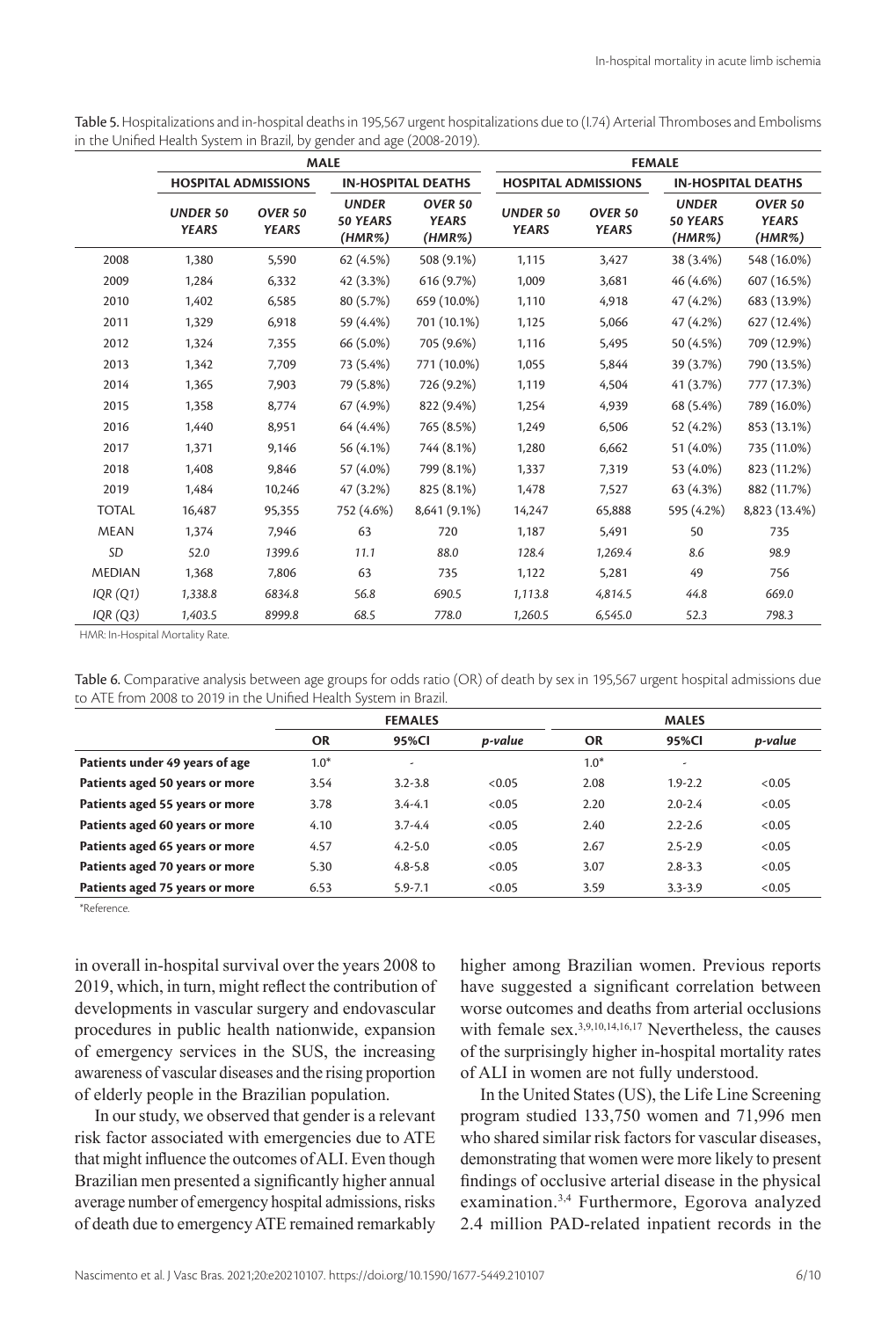| Table 7. Comparative analysis between genders for odds ratio (OR) of death by age groups in 195,567 urgent hospital admissions |  |
|--------------------------------------------------------------------------------------------------------------------------------|--|
| due to ATE from 2008 to 2019 in the Unified Health System in Brazil.                                                           |  |

|                                | <b>OR</b> | 95%Cl                    | p-value |
|--------------------------------|-----------|--------------------------|---------|
| Patients under 40 years of age |           |                          |         |
| Male                           | $1.0*$    | $\overline{\phantom{a}}$ |         |
| Female                         | 0.86      | $0.7 - 1.01$             | 0.077   |
| Patients under 45 years of age |           |                          |         |
| Male                           | $1.0*$    |                          |         |
| Female                         | 0.91      | $0.8 - 1.04$             | 0.174   |
| Patients under 50 years of age |           |                          |         |
| Male                           | $1.0*$    |                          |         |
| Female                         | 0.91      | $0.8 - 1.01$             | 0.100   |
| Patients over 50 years of age  |           |                          |         |
| Male                           | $1.0*$    | $\overline{\phantom{a}}$ |         |
| Female                         | 1.55      | $1.5 - 1.6$              | < 0.05  |
| Patients over 55 years of age  |           |                          |         |
| Male                           | $1.0*$    | $\overline{\phantom{a}}$ |         |
| Female                         | 1.56      | $1.5 - 1.6$              | < 0.05  |
| Patients over 60 years of age  |           |                          |         |
| Male                           | $1.0*$    | $\overline{\phantom{a}}$ |         |
| Female                         | 1.56      | $1.5 - 1.6$              | < 0.05  |
| Patients over 65 years of age  |           |                          |         |
| Male                           | $1.0*$    | ٠                        |         |
| Female                         | 1.56      | $1.5 - 1.6$              | < 0.05  |
| Patients over 70 years of age  |           |                          |         |
| Male                           | $1.0*$    | $\overline{\phantom{a}}$ |         |
| Female                         | 1.57      | $1.5 - 1.6$              | < 0.05  |
| Patients over 75 years of age  |           |                          |         |
| Male                           | $1.0*$    |                          |         |
| Female                         | 1.65      | $1.6 - 1.7$              | < 0.05  |

\*Reference

US, from 1998 to 2007, and showed that women had a higher intervention-related mortality rate compared to men, that mortality rates in females were persistently higher even after surgical procedures, and also associated women with a longer length of stay.18 Contradictorily, our data showed no difference in the length of stay between sexes admitted on an emergency basis for care of ALI.

Lejay evaluated 269 women and 315 men with critical limb ischemia, showing that female gender was an independent factor predicting death, even with adjustment for age.19 One result of our investigation was that Brazilian women were associated with a higher in-hospital mortality rate (112/1,000 cases versus  $85/1,000$  cases;  $p<0.05$ ) and a higher chance of death (OR= $1.36$ ; p<0.05) due to emergency arterial occlusions.

Numerous studies have suggested that these sexrelated discrepancies might be related to differences in patterns of presentation, clinical features, and responses to treatments, including the Brazilian

study by Nascimento et al., which showed worse surgical outcomes and higher mortality among women undergoing surgical and endovascular revascularization for treatment of arterial disease.<sup>20</sup> The more severe and complex lesions with which women present may be a consequence of numerous factors, such as smaller vessel diameter, higher rates of multilevel disease, and smaller calf muscle mass.<sup>20,21</sup> In social and behavioral aspects, previous reports have recognized that women suffering from ALI are usually at older ages, socially isolated, and have lower income, which may hinder access to specialized medical care, and they also might be caregivers of old and sick husbands, which frequently may lead them to neglect and/or underestimate their own medical needs, and, in turn, might also explain the older peak age regarding hospitalization among women in our data.<sup>18,20</sup>

The delayed detection of ALI in females might be a result of misdiagnosis of the symptoms of early arterial insufficiency with other frequent disorders with similar clinical patterns in older women, such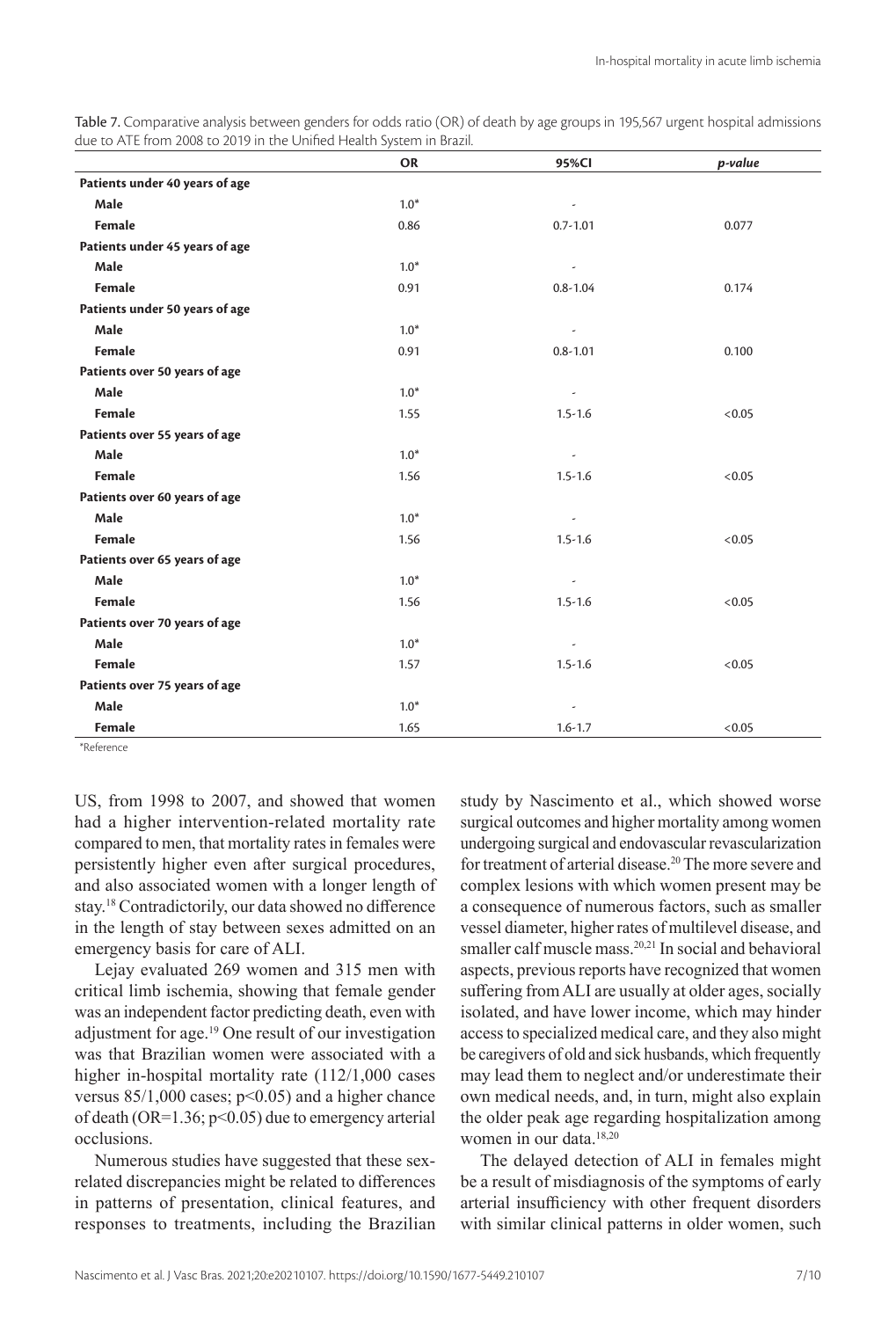as arthritis.18 In our data, the peak age for urgent hospitalization in women was considerably more advanced than in men (80 years or more versus 65 to 69 years), as previously mentioned, which also possibly influences the higher mortality rate associated with females. Our age analyses revealed that women persistently exhibited higher risk of death in all groups over the age of 50. This indicates that the effect of aging, despite imposing a higher risk of death in both groups, seems to affect women more severely when compared to men. Moreover, although not statistically confirmed, our results suggested that women under 50 years of age seem to be associated with some degree of protective effect compared to men. The literature attributes these protective vascular effects to the endogenous estrogen levels of women in the menacme, usually under 50 years of age.  $2^{1,22}$ 

Several cross-sectional studies, randomized controlled trials, and systematic reviews have reported some degree of evidence that sex hormones may influence the course of ALI, PAD, atherosclerosis, and metabolic syndrome.11 Estrogen plays a relevant role in vascular physiology, by upregulating nitric oxide synthase, stimulating arterial smooth muscle vasodilation, enhancing endothelial cell vasoreactivity, reducing oxidative stress, and protecting from lipid oxidation and vascular injury.<sup>21</sup> Thus, estrogen presents beneficial effects on vascular lipid metabolism and metabolic syndrome, which, in turn, protects from endothelial injury – a known hallmark that triggers the cascade of events leading to arterial occlusions.21,22

Besides, we cannot disregard that arterial disease is a systemic condition and limb ischemia is usually a late-stage manifestation of vascular disease, and individuals suffering PAD events are more likely to present systemic atherosclerosis affecting other vascular beds.23 Several authors suggest that men are more likely to manifest further atherothrombotic complications like angina, myocardial infarction, stroke, and death, hence, women might have more ALI complications because men die earlier from coronary and cerebrovascular disease before developing complications from PAD.4,8,15,17,23,24

The epidemiology of PAD seems also to be influenced by ethnicity and varies by race. The prevalence of ALI is higher among afro-descendants than whites and Hispanics, and blacks are also associated with worse outcomes.<sup>14,25</sup> Collins reported, in a 403-patient study in the US, that the prevalence of ALI was higher among African-Americans (46.2%), followed by Hispanics  $(26.9\%)$  and whites  $(26.9\%)$ .<sup>25</sup> Rowe assessed 87,337 patients admitted due for emergency ALI in the US and associated higher risk of amputations

with blacks and Hispanics, whereas whites were more likely to undergo revascularization.<sup>26</sup>

Contradictorily, our results revealed that the highest annual mean hospitalizations and deaths were recorded for whites, for both males and females, and, moreover, blacks of both sexes and brown females were associated with a protective effect when compared to self-declared Caucasians. A report from Brazil, part of the Baependi Heart Study in the state of Minas Gerais that assessed the occurrence of ALI in a Brazilian rural population, also showed a higher prevalence of ALI in blacks compared to whites.<sup>27</sup> It is important to recognize that the high prevalence among whites in our results might suggest bias in the actual prevalence and risk compared to dark-skinned ethnic groups since black people experience less access to medical care due to economic disparities in Brazil.

To date, there is no previous nationwide study that statistically compared urgent cases of ALI and risks across gender and ethnic groups in Brazil. Furthering this challenge, our results provide evidence that, compared to men, Brazilian women presented a higher chance of death across the three major ethnic groups (whites, blacks, and browns). In the Multi-Ethnic Study of Atherosclerosis (MESA), Forbang reported that the prevalence of ALI was higher among women of all ethnic groups.<sup>28</sup> It is important to emphasize that race-gender stratification may predict outcomes that may not be properly evaluated by gender or race alone, since social inequality issues in Brazil need to be taken into considerations, as already mentioned in this discussion.

Our study had several limitations. First, the limitation of its study design and the database (retrospective and observational study with secondary data from DATASUS), the nature of which did not allow us to discriminate the type of treatment/intervention, to evaluate the prognosis and recovery after the procedures, or to differentiate between the proportions of thrombosis and embolism. Also, there is the possibility that patients with chronic ischemia who had become acute were urgently hospitalized under the I.74 code, which would represent an analytical confounder, since it is not feasible to separate acute arterial occlusions from chronic arterial occlusions that have become acute. Another point of concern is the possibility of the increasing tendency towards outpatient procedures in Brazil, such as endovascular interventions on an outpatient practice basis (ambulatory procedures), which are not counted in this database. Besides, it was not possible to evaluate the clinical and laboratory characteristics of patients at the time of hospitalization, such as comorbidities, diagnosis of metabolic syndrome, history of vascular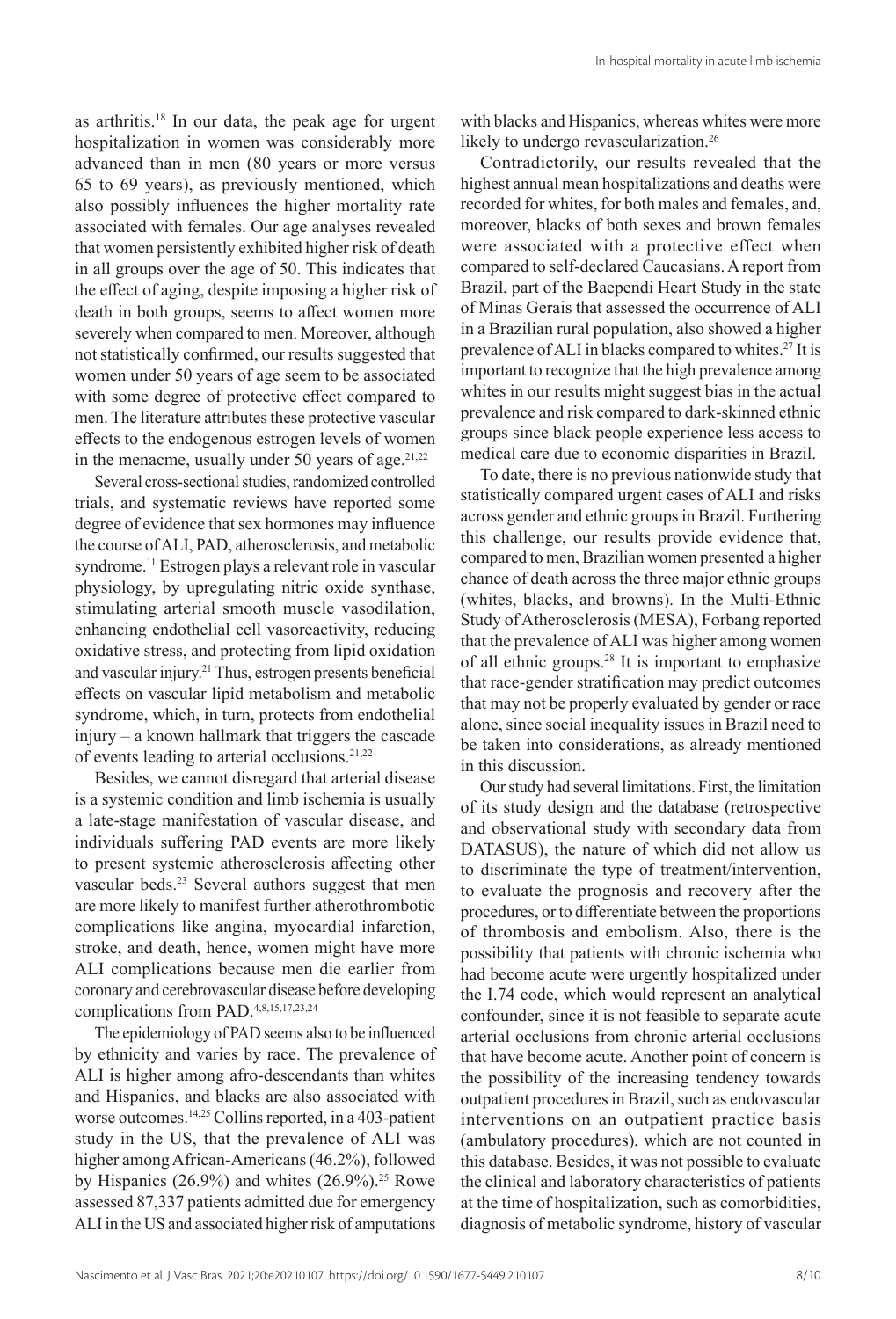interventions, impairment of daily activities, Rutherford class, body mass index and obesity, smoking habit, alcohol consumption, the number of readmissions of patients by gender, laboratory or clinical diagnosis of menopause, or evaluation of laboratory biomarkers. It is also pertinent to recognize that the figures in the DATASUS database are constantly being updated (as stated in footnotes on the platform itself), and minimal differences may appear from time to time. All these variables might constitute residual or unmeasured confounding factors that could have interfered with the analysis, which, in turn, constitutes grounds for conducting more robust studies.

### **CONCLUSION**

This study poses females at greater risk for inhospital mortality associated with urgent vascular hospitalizations, independently of race and age. In the current scenario of emergency admissions due to ALI, Brazilian women die more, while Brazilian men survive more, regardless of ethnicity and age. Since women in Brazil experience worse outcomes, it is imperative that more detailed and larger studies be performed, helping to better understand the nuances of gender-specific prevalence, associated factors, and how they impact the Brazilian population suffering from ALI.

# **REFERENCES**

- 1. Veenstra EB, van der Laan MJ, Zeebregts CJ, de Heide EJ, Kater M, Bokkers RPH. A systematic review and meta-analysis of endovascular and surgical revascularization techniques in acute limb ischemia. J Vasc Surg. 2020;71(2):654-668.e3. [http://dx.doi.org/10.1016/j.](https://doi.org/10.1016/j.jvs.2019.05.031) [jvs.2019.05.031](https://doi.org/10.1016/j.jvs.2019.05.031). [PMid:31353270.](https://www.ncbi.nlm.nih.gov/entrez/query.fcgi?cmd=Retrieve&db=PubMed&list_uids=31353270&dopt=Abstract)
- 2. Hess CN, Huang Z, Patel MR, et al. Acute limb ischemia in peripheral artery disease. Circulation. 2019;140(7):556-65. [http://dx.doi.](https://doi.org/10.1161/CIRCULATIONAHA.119.039773) [org/10.1161/CIRCULATIONAHA.119.039773](https://doi.org/10.1161/CIRCULATIONAHA.119.039773)[. PMid:31238713.](https://www.ncbi.nlm.nih.gov/entrez/query.fcgi?cmd=Retrieve&db=PubMed&list_uids=31238713&dopt=Abstract)
- 3. Collins TC, Petersen NJ, Suarez-Almazor M. Peripheral arterial disease symptom subtype and walking impairment. Vasc Med. 2005;10(3):177-83. [http://dx.doi.org/10.1191/1358863x05vm615oa.](https://doi.org/10.1191/1358863x05vm615oa) [PMid:16235770.](https://www.ncbi.nlm.nih.gov/entrez/query.fcgi?cmd=Retrieve&db=PubMed&list_uids=16235770&dopt=Abstract)
- 4. Hiramoto JS, Katz R, Weisman S, Conte M. Gender-specific risk factors for peripheral artery disease in a voluntary screening population. J Am Heart Assoc. 2014;3(2):e000651. [http://dx.doi.](https://doi.org/10.1161/JAHA.113.000651) [org/10.1161/JAHA.113.000651.](https://doi.org/10.1161/JAHA.113.000651) [PMid:24627420.](https://www.ncbi.nlm.nih.gov/entrez/query.fcgi?cmd=Retrieve&db=PubMed&list_uids=24627420&dopt=Abstract)
- 5. McDermott MMG, Greenland P, Liu K, et al. Leg symptoms in peripheral arterial disease associated clinical characteristics and functional impairment. JAMA. 2001;286(13):1599-606. [http://](https://doi.org/10.1001/jama.286.13.1599) [dx.doi.org/10.1001/jama.286.13.1599](https://doi.org/10.1001/jama.286.13.1599). [PMid:11585483.](https://www.ncbi.nlm.nih.gov/entrez/query.fcgi?cmd=Retrieve&db=PubMed&list_uids=11585483&dopt=Abstract)
- 6. Fluck F, Augustin AM, Bley T, Kickuth R. Current Treatment Options in Acute Limb Ischemia Aktuelle Behandlungsmöglichkeiten der akuten Extremitätenischämie. Fortschr Röntgenstr. 2019;192:319-26.
- 7. Björck M, Earnshaw JJ, Acosta S, et al. Editor's Choice European Society for Vascular Surgery (ESVS) 2020 clinical practice guidelines on the management of acute limb ischaemia. Eur J Vasc Endovasc Surg. 2020;59(2):173-218. [PMid:31899099.](https://www.ncbi.nlm.nih.gov/entrez/query.fcgi?cmd=Retrieve&db=PubMed&list_uids=31899099&dopt=Abstract)
- 8. Ferranti KM, Osler TM, Duffy RP, Stanley AC, Bertges DJ. Association between gender and outcomes of lower extremity peripheral vascular interventions. J Vasc Surg. 2015;62(4):990-7. [http://dx.doi.](https://doi.org/10.1016/j.jvs.2015.03.066) [org/10.1016/j.jvs.2015.03.066.](https://doi.org/10.1016/j.jvs.2015.03.066) [PMid:26209578.](https://www.ncbi.nlm.nih.gov/entrez/query.fcgi?cmd=Retrieve&db=PubMed&list_uids=26209578&dopt=Abstract)
- 9. dos Santos VP, Alves CAS, Lopes CF, de Araújo Filho JS. Diferenças entre os gêneros em pacientes com isquemia crítica por doença arterial obstrutiva periférica. J Vasc Bras. 2013;12:278-83.
- 10. Al-Zoubi NA, Shatnawi NJ. Gender variation in symptomatic peripheral arterial occlusive disease among type-2 diabetic patients. SAGE Open Med. 2019;7:2050312119840198. [http://](https://doi.org/10.1177/2050312119840198) [dx.doi.org/10.1177/2050312119840198.](https://doi.org/10.1177/2050312119840198) [PMid:30967952.](https://www.ncbi.nlm.nih.gov/entrez/query.fcgi?cmd=Retrieve&db=PubMed&list_uids=30967952&dopt=Abstract)
- 11. Maggio M, Cattabiani C, Lauretani F, et al. The relationship between sex hormones, sex hormone binding globulin and peripheral artery disease in older persons. Atherosclerosis. 2012;225(2):469-74. [http://](https://doi.org/10.1016/j.atherosclerosis.2012.09.014) [dx.doi.org/10.1016/j.atherosclerosis.2012.09.014](https://doi.org/10.1016/j.atherosclerosis.2012.09.014)[. PMid:23102785.](https://www.ncbi.nlm.nih.gov/entrez/query.fcgi?cmd=Retrieve&db=PubMed&list_uids=23102785&dopt=Abstract)
- 12. Boese AC, Kim SC, Yin KJ, Lee JP, Hamblin MH. Sex differences in vascular physiology and pathophysiology: Estrogen and androgen signaling in health and disease. Am J Physiol Heart Circ Physiol. 2017;313(3):H524-45. [http://dx.doi.org/10.1152/ajpheart.00217.2016](https://doi.org/10.1152/ajpheart.00217.2016). [PMid:28626075.](https://www.ncbi.nlm.nih.gov/entrez/query.fcgi?cmd=Retrieve&db=PubMed&list_uids=28626075&dopt=Abstract)
- 13. Alves ERP, Costa AM, Bezerra SMMS, Nakano AMS, Cavalcanti AMTS, Dias MD. Climacteric: intensity of symptoms and sexual performance. Texto Contexto Enferm. 2015;1(1):64-71. [http://](https://doi.org/10.1590/0104-07072015000590014) [dx.doi.org/10.1590/0104-07072015000590014.](https://doi.org/10.1590/0104-07072015000590014)
- 14. Aboyans V, Criqui MH, McClelland RL, et al. Intrinsic contribution of gender and ethnicity to normal ankle-brachial index values: The Multi-Ethnic Study of Atherosclerosis (MESA). J Vasc Surg. 2007;45(2):319-27. [http://dx.doi.org/10.1016/j.jvs.2006.10.032](https://doi.org/10.1016/j.jvs.2006.10.032). [PMid:17264011.](https://www.ncbi.nlm.nih.gov/entrez/query.fcgi?cmd=Retrieve&db=PubMed&list_uids=17264011&dopt=Abstract)
- 15. Aboyans V, Lacroix P, Doucet S, Preux PM, Criqui MH, Laskar M. Diagnosis of peripheral arterial disease in general practice: can the ankle-brachial index be measured either by pulse palpation or an automatic blood pressure device? Int J Clin Pract. 2008;62(7):1001-7. [http://dx.doi.org/10.1111/j.1742-1241.2008.01784.x.](https://doi.org/10.1111/j.1742-1241.2008.01784.x) [PMid:18462371.](https://www.ncbi.nlm.nih.gov/entrez/query.fcgi?cmd=Retrieve&db=PubMed&list_uids=18462371&dopt=Abstract)
- 16. Patel T, Baydoun H, Patel NK, et al. Peripheral arterial disease in women: the gender effect. Cardiovasc Revasc Med. 2020;21(3):404- 8. [http://dx.doi.org/10.1016/j.carrev.2019.05.026](https://doi.org/10.1016/j.carrev.2019.05.026)[. PMid:31327711.](https://www.ncbi.nlm.nih.gov/entrez/query.fcgi?cmd=Retrieve&db=PubMed&list_uids=31327711&dopt=Abstract)
- 17. Collins TC, Suarez-Almazor M, Bush RL, Petersen NJ. Gender and peripheral arterial disease. J Am Board Fam Med. 2006;19(2):132- 40. [http://dx.doi.org/10.3122/jabfm.19.2.132.](https://doi.org/10.3122/jabfm.19.2.132) [PMid:16513901.](https://www.ncbi.nlm.nih.gov/entrez/query.fcgi?cmd=Retrieve&db=PubMed&list_uids=16513901&dopt=Abstract)
- 18. Egorova N, Vouyouka AG, Quin J, et al. Analysis of gender-related differences in lower extremity peripheral arterial disease. J Vasc Surg. 2010;51(2):372-8. [http://dx.doi.org/10.1016/j.jvs.2009.09.006](https://doi.org/10.1016/j.jvs.2009.09.006). [PMid:20022204.](https://www.ncbi.nlm.nih.gov/entrez/query.fcgi?cmd=Retrieve&db=PubMed&list_uids=20022204&dopt=Abstract)
- 19. Lejay A, Schaeffer M, Georg Y, et al. Gender related Long-term Differences after Open Infrainguinal Surgery for Critical Limb Ischemia. Eur J Vasc Endovasc Surg. 2015;50(4):506-12. [http://](https://doi.org/10.1016/j.ejvs.2015.07.014) [dx.doi.org/10.1016/j.ejvs.2015.07.014](https://doi.org/10.1016/j.ejvs.2015.07.014). [PMid:26296427.](https://www.ncbi.nlm.nih.gov/entrez/query.fcgi?cmd=Retrieve&db=PubMed&list_uids=26296427&dopt=Abstract)
- 20. Nascimento BR, Brant LC, Lana ML, Lopes EL, Ribeiro AL. Trends in Procedure Type, Morbidity and In-Hospital Outcomes of Patients with Peripheral Artery Disease: Data from the Brazilian Public Health System. Ann Vasc Surg. 2016;31:143-51. [http://dx.doi.](https://doi.org/10.1016/j.avsg.2015.08.019) [org/10.1016/j.avsg.2015.08.019](https://doi.org/10.1016/j.avsg.2015.08.019)[. PMid:26616503.](https://www.ncbi.nlm.nih.gov/entrez/query.fcgi?cmd=Retrieve&db=PubMed&list_uids=26616503&dopt=Abstract)
- 21. Mathews L, Subramanya V, Zhao D, et al. Endogenous Sex Hormones and Endothelial Function in Postmenopausal Women and Men: The Multi-Ethnic Study of Atherosclerosis. J Womens Health (Larchmt). 2019;28(7):900-9. [http://dx.doi.org/10.1089/](https://doi.org/10.1089/jwh.2018.7441) [jwh.2018.7441](https://doi.org/10.1089/jwh.2018.7441)[. PMid:31170017.](https://www.ncbi.nlm.nih.gov/entrez/query.fcgi?cmd=Retrieve&db=PubMed&list_uids=31170017&dopt=Abstract)
- 22. Haring R, Travison TG, Bhasin S, et al. Relation between sex hormone concentrations, peripheral arterial disease, and change in ankle-brachial index: Findings from the Framingham Heart